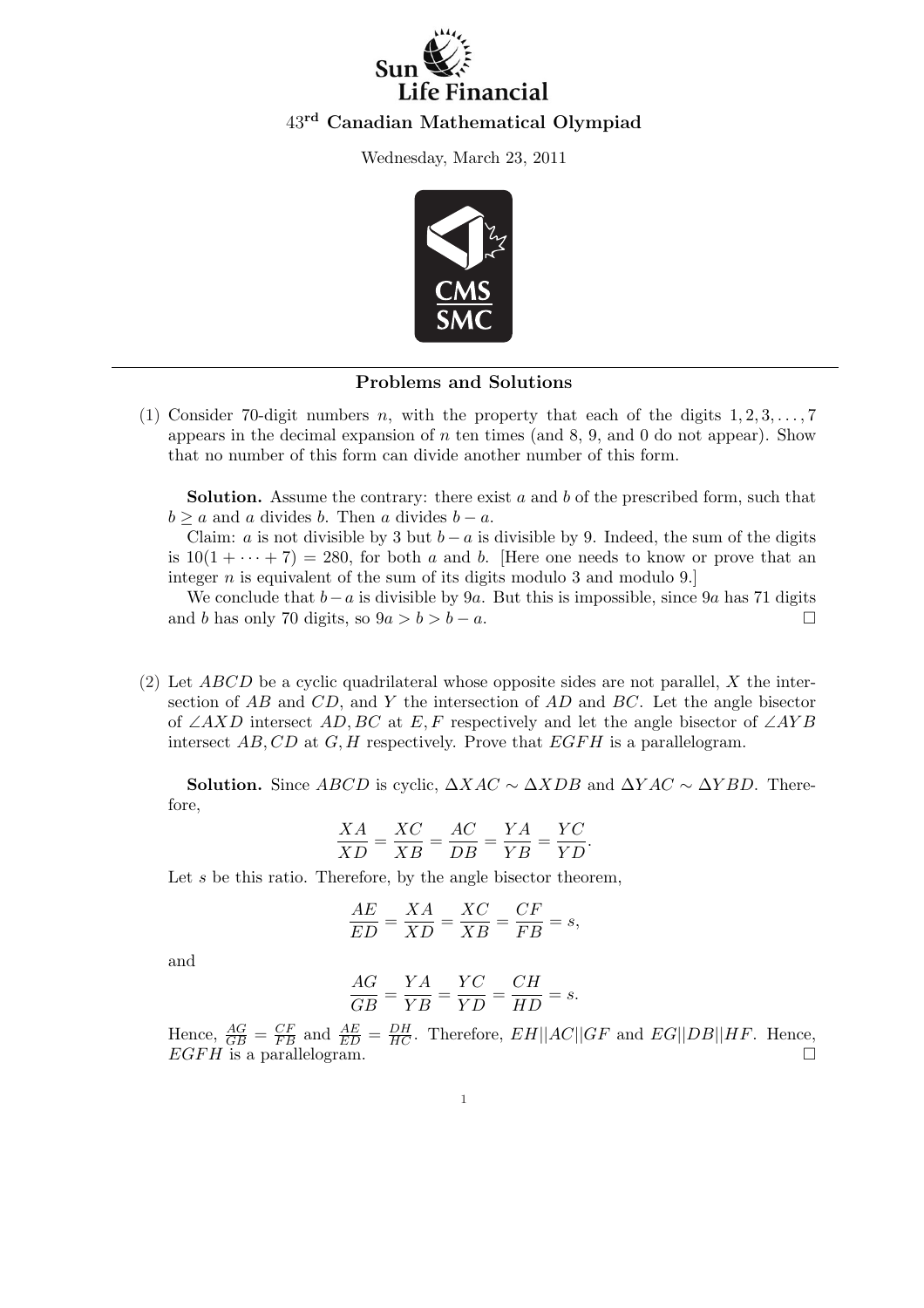

(3) Amy has divided a square up into finitely many white and red rectangles, each with sides parallel to the sides of the square. Within each white rectangle, she writes down its width divided by its height. Within each red rectangle, she writes down its height divided by its width. Finally, she calculates x, the sum of these numbers. If the total area of the white rectangles equals the total area of the red rectangles, what is the smallest possible value of x?

**Solution.** Let  $a_i$  and  $b_i$  denote the width and height of each white rectangle, and let  $c_i$  and  $d_i$  denote the width and height of each red rectangle. Also, let L denote the side length of the original square.

**Lemma:** Either  $\sum a_i \geq L$  or  $\sum d_i \geq L$ .

Proof of lemma: Suppose there exists a horizontal line across the square that is covered entirely with white rectangles. Then, the total width of these rectangles is at least L, and the claim is proven. Otherwise, there is a red rectangle intersecting every horizontal line, and hence the total height of these rectangles is at least  $L$ .  $\Box$ 

Now, let us assume without loss of generality that  $\sum a_i \geq L$ . By the Cauchy-Schwarz inequality,

$$
\left(\sum \frac{a_i}{b_i}\right) \cdot \left(\sum a_i b_i\right) \geq \left(\sum a_i\right)^2 \geq L^2.
$$

But we know  $\sum a_i b_i = \frac{L^2}{2}$  $\frac{L^2}{2}$ , so it follows that  $\sum \frac{a_i}{b_i} \geq 2$ . Furthermore, each  $c_i \leq L$ , so

$$
\sum \frac{d_i}{c_i} \ge \frac{1}{L^2} \cdot \sum c_i d_i = \frac{1}{2}.
$$

Therefore, x is at least 2.5. Conversely,  $x = 2.5$  can be achieved by making the top half of the square one colour, and the bottom half the other colour.  $\Box$ 

(4) Show that there exists a positive integer N such that for all integers  $a > N$ , there exists a contiguous substring of the decimal expansion of a that is divisible by 2011. (For instance, if  $a = 153204$ , then 15, 532, and 0 are all contiguous substrings of a. Note that 0 is divisible by 2011.)

**Solution.** We claim that if the decimal expansion of  $a$  has at least 2012 digits, then a contains the required substring. Let the decimal expansion of a be  $a_k a_{k-1} \ldots a_0$ . For  $i = 0, \ldots, 2011$ , Let  $b_i$  be the number with decimal expansion  $a_i a_{i-1} \ldots a_0$ . Then by pidgenhole principle,  $b_i \equiv b_j \mod 2011$  for some  $i < j \leq 2011$ . It follows that 2011 divides  $b_j - b_i = c \cdot 10^i$ . Here c is the substring  $a_j \dots a_{i+1}$ . Since 2011 and 10 are relatively prime, it follows that 2011 divides c.  $\Box$